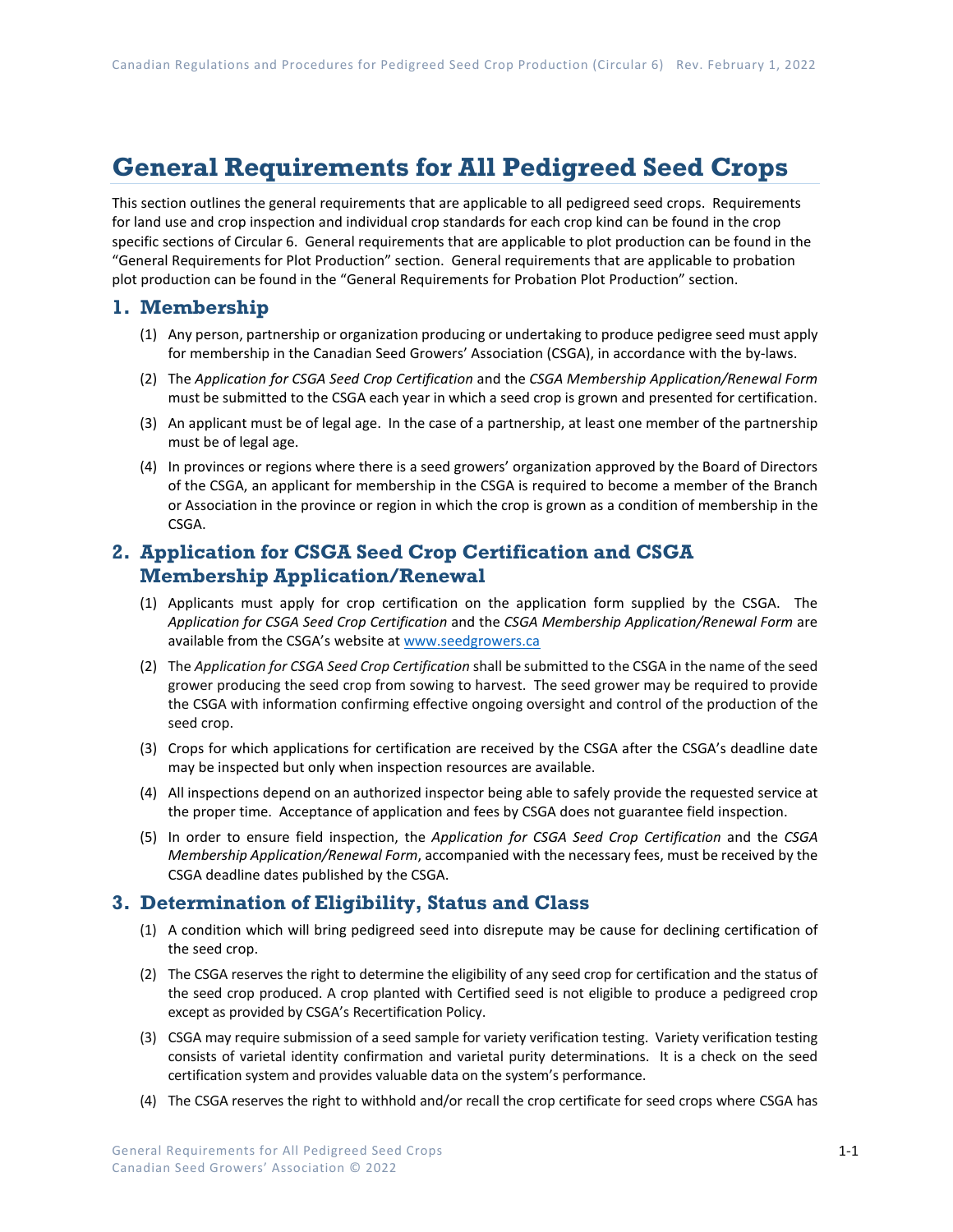reasonable grounds to believe that there is a varietal identity or varietal purity issue with either the parent seed, the seed crop or the seed harvested from the crop. The evidence may include, but is not limited to, information obtained through CFIA oversight and monitoring activities.

## **4. Crop Certificates**

- (1) A crop certificate will be issued in the name of the seed grower as indicated on the *Application for CSGA Seed Crop Certification* except as set out below.
- (2) Crop certificates for hybrid crops may be issued to the person or company responsible for the variety.
- (3) The record of seed crop production is credited to the CSGA production record of the grower of the crop.
- (4) The grower may assign a crop certificate to another party on the *Application for CSGA Seed Crop Certification*. The names of both the seed grower and the assignee will appear on the crop certificate provided the assignment is received by the CSGA before the crop certificate is issued.
- (5) The CSGA reserves the right to issue a crop certificate to the seed grower if an assignment has not been received prior to the certificate issuance.
- (6) The CSGA reserves the right to delay issuing a crop certificate until the applicant's account has been paid in full.
- (7) Crop certificates are not valid unless the grower (or assignee if covered by a separate declaration of the grower) signs the certificate declaring that the seed from the crop has not become mixed with any other seed while in their possession, except as authorized by the *Seeds Regulations*, and provides the total estimated quantity of seed harvested from the seed crop(s) before cleaning.

## **5. Assignment of Crop Certificates**

- (1) The grower of a pedigreed seed crop may assign the crop certificate to an assignee.
- (2) Growers assign crop certificates to an assignee on the *Application for CSGA Seed Crop Certification*.
- (3) Assignment of a crop certificate to an assignee means that the seed grower has directed the CSGA to issue that crop certificate to the assignee and to permit the assignee to access all CSGA certification records for that crop.
- (4) Cancellation of an assigned crop certificate which has been issued requires a documented request to the CSGA that is agreed to by all parties involved.

### **6. Appeals**

- (1) A seed grower may request an appeal of the CSGA decision on an inspected crop. The appeal request must include a completed *Appeal Application* (Form 200) and factual, verifiable information. For most crop kinds, the appeal request should be submitted to CSGA by October  $15<sup>th</sup>$  of the year of crop inspection. Growers should submit appeal request for fall sown crops by September 1<sup>st</sup> and for soybean crops by December 1st.
- (2) Although an assignee may support the appeal, the *Appeal Application* must be submitted under the signature of the grower of the crop.
- (3) The appeal will be reviewed by the Appeals Committee of the CSGA Board of Directors.
- (4) If corrective action is taken by the seed grower to correct a problem with the crop, the grower should immediately request re-inspection by an authorized inspector.

## **7. Fees**

- (1) Applicable fees are published by and payable to the CSGA.
- (2) Where applicable, the annual membership fee of the provincial affiliated organization (Branch or Association) of the CSGA must be paid as a condition of membership in the CSGA.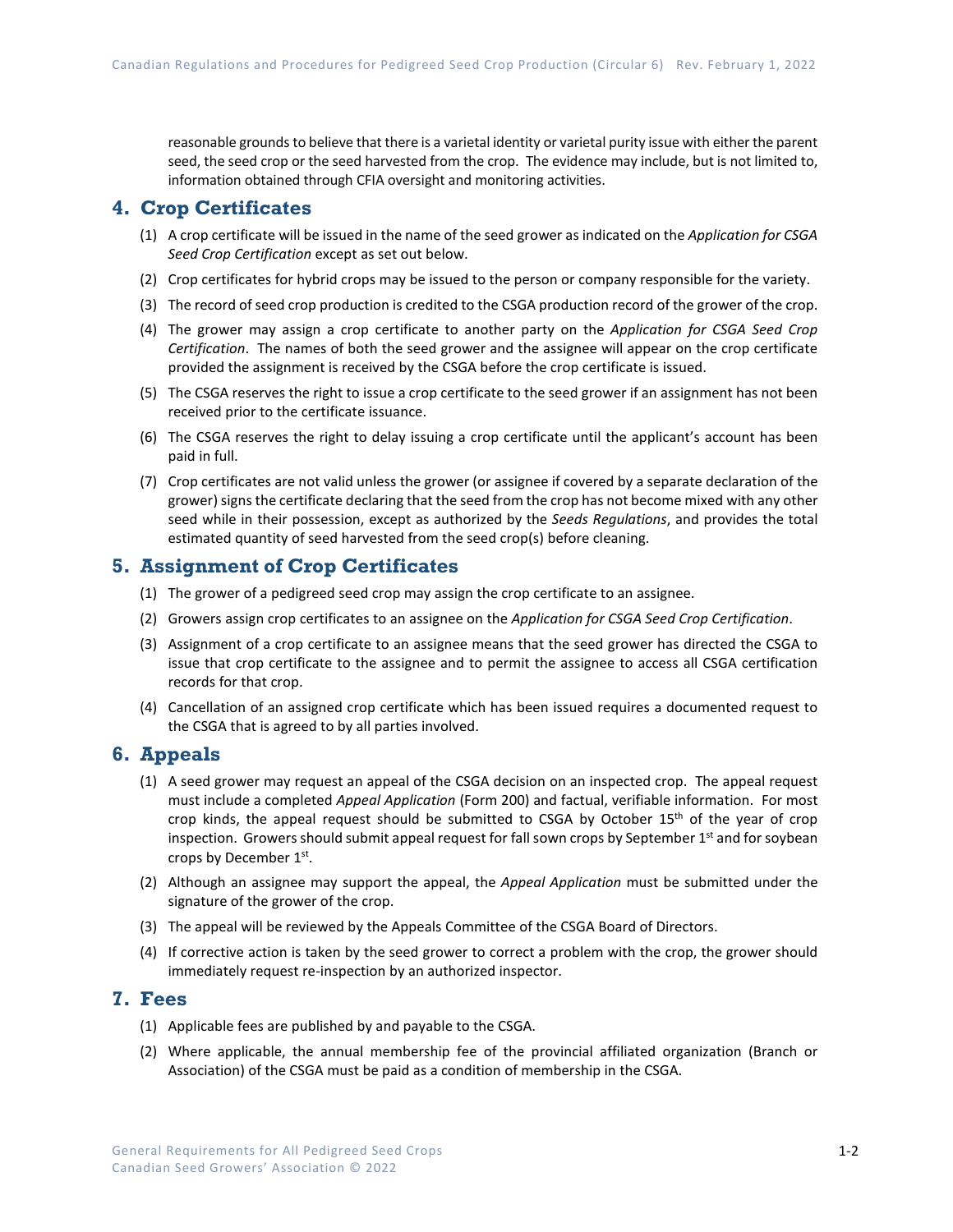# **8. Breeder Seed Production**

- (1) It is the responsibility of the Breeder to make application to the CSGA for a Breeder seed crop certificate. All production of Breeder seed crops for CSGA certification are subject to CSGA crop inspection requirements for Breeder seed crops. The standards for Breeder seed crop production are published in the *Canadian Regulations and Procedures for Breeder Seed Crop Production*, which is available from the CSGA and on the CSGA website a[t www.seedgrowers.ca](http://www.seedgrowers.ca/)
- (2) Breeder seed can only be demoted and sold as Foundation or Registered seed provided the seed lot is subject to official variety verification testing and a crop certificate of the demoted class has been issued by the CSGA.
- (3) Breeder seed must be transferred in closed containers, identified by tags or labels signed by the Breeder. The seed shall have a minimum mechanical purity at least equal to that required for Canada Foundation seed verified by a seed analysis certificate which shall accompany the seed.

# **9. Transfer and Sale of Seed from Pedigreed Seed Crops**

- (1) A grower does not need to have parent seed graded and labelled if the crop applied for inspection is grown by the same grower who produced the parent seed. Otherwise, documented pedigreed seed of an eligible class must be obtained to produce a crop for certification. If imported seed is sown, it must be labelled as authorized by an official seed certifying agency recognized by the CFIA.
- (2) The CSGA may refuse to recognize the pedigreed status of parent seed if:
	- (a) In the case of Foundation and Registered status seed, the seed was transferred to the seed grower without being officially graded, tagged, labelled, or documented;
	- (b) Original container(s) of seed were split into different lots and the lots were not resealed according to the *Seeds Regulations* requirements;
	- (c) There is doubt as to the origin, pedigreed status, quantity, or validity of the documentation; or
	- (d) Official certification labels or documents were not on the parent seed containers when received by the purchaser.
- (3) Select seed being sold or transferred must be in closed containers, identified with Select tags provided by the CSGA and must meet the grading and conditioning requirements, as well as germination and purity requirements of the Canada Foundation grade of the *Seeds Regulations*. A seed analysis certificate indicating mechanical purity and germination and test date shall accompany Select seed. The seller shall inform the buyer of how many generations from Breeder seed the seed has already been multiplied. If Select seed is to be demoted to a lower status, a Foundation crop certificate must be obtained from the CSGA to meet the requirements of the *Seeds Regulations* for seed to be of Foundation, Registered or Certified status if graded with one of the Canada Foundation, Registered or Certified grade names. To further demote Foundation status seed to Registered or Certified, the standard procedure for the demotion of Foundation status seed shall be followed.
- (4) Seed from pedigreed crops, other than Breeder or Select seed, may be transferred to other parties for processing and grading in accordance with the *Seeds Regulations*.
- (5) Bulk pedigreed seed may be delivered only by a Bulk Storage Facility registered pursuant to the *Seeds Regulations*. It shall be accompanied, when transferred, by a bulk pedigreed seed certificate.
- (6) Applicants for crop certification are responsible for ensuring that seed crops destined for seed certification under the OECD Seed Schemes meet all of the certification requirements of the OECD Seed Schemes.

### **10. Imported Parent Seed**

(1) Parent seed imported into Canada must meet the minimum standards for mechanical purity as described by the *Seeds Regulations*. Imported seed is also subject to the *Plant Protection Act* and other regulatory requirements.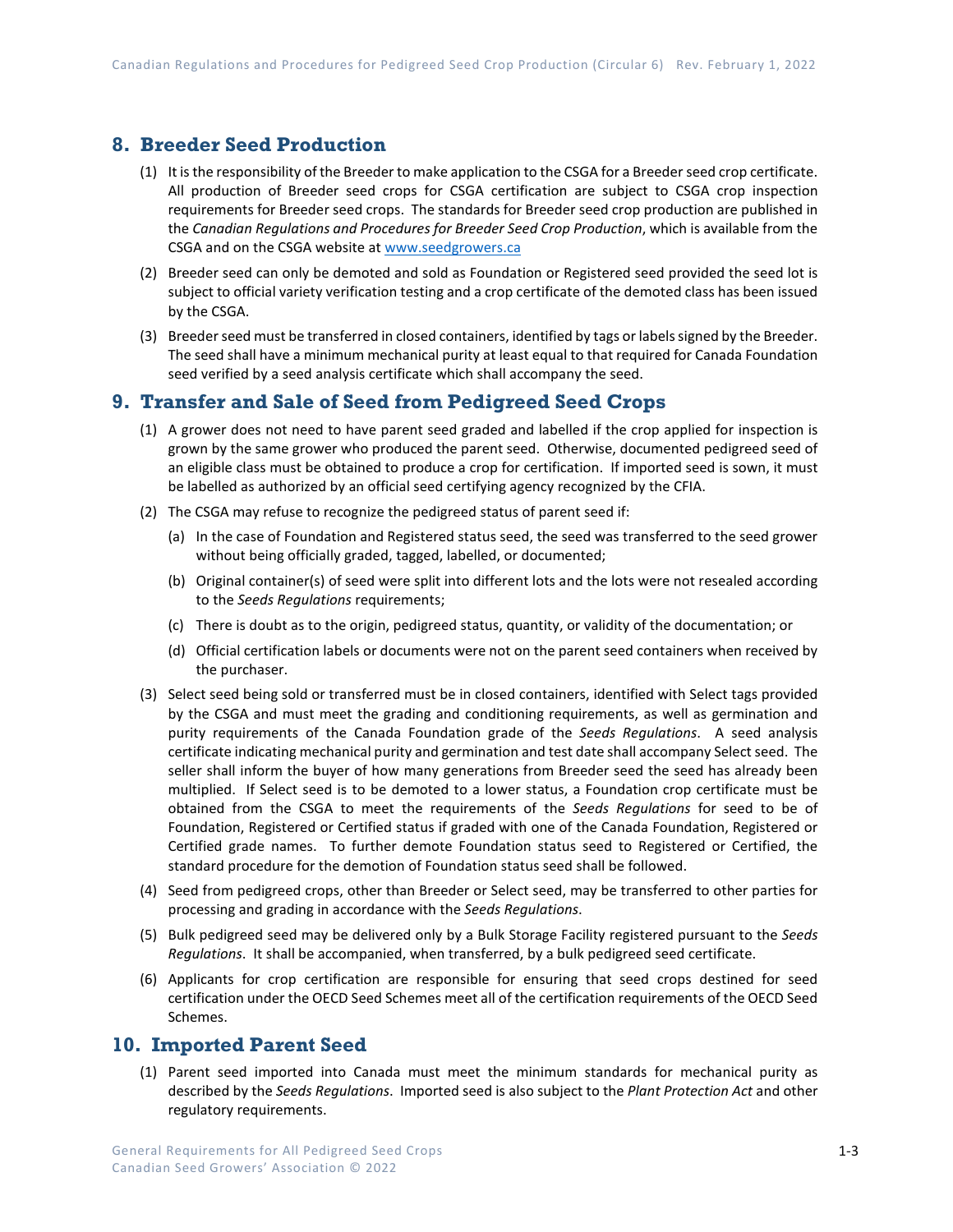- (2) If the variety is subject to registration and is not registered for sale in Canada, the importer must comply with all requirements of the *Seeds Regulations*, which may include sale pursuant to a contract and responsibility for all production.
- (3) Parent seed of foreign origin must be graded and labelled with a Canada pedigreed grade name, if sold as Foundation or Registered seed. When the seed is transferred to a grower, it must:
	- (a) Be labelled with the original seed certification labels of the foreign seed certifying agency
	- (b) Be labelled with official inter-agency certification labels/tags, or
	- (c) Be accompanied by a bulk pedigreed seed certificate.
- (4) Breeder seed of foreign origin must be labelled with labels/tags that include the name of the variety, the crop kind, the Breeder seed crop certificate number (if certified by CSGA) or certification reference number (if certified by an official agency in another country), the lot number assigned by the Breeder or seed processor, and the signature, name and address of the CSGA recognized plant breeder responsible for the seed.

#### **11. Storing of Parent Seed**

- (1) Clean, clearly identified and separate storage for all pedigreed seed is essential. Requirements and recommended procedures for handling and labelling pedigreed seed are outlined in the Canadian Seed Institute (CSI) *Technical Manual for Approved Conditioners and Bulk Storage Facilities*.
- (2) If two or more Foundation or Registered seed lots of the same variety are combined, the *Seeds Regulations* require a new crop certificate to be issued by the CSGA.

#### **12. Number of Varieties Permitted (Revoked February 1, 2022)**

#### **13. Requirements for Other Crops**

(1) Requirements for crop kinds not provided in this publication may be available from the CSGA.

#### **14. Evidence of Pedigree**

- (1) Growers must present satisfactory evidence of the pedigreed status or class, and the quantity, of the parent seed planted of crops for which an application for seed crop certification has been made.
- (2) When seed is transferred from one party to another party, whether sold or not it must be either (a) in a sealed package, labelled with an official seed certification tag or (b) accompanied by a bulk pedigreed seed certificate if transferred in bulk.
- (3) All pedigreed seed labels or documentation must be retained and made available to the authorized inspector and to the CSGA upon request.

## **15. Seed Classes and Generations and Specific Requirements**

- 15.1 Barley, Bean, Buckwheat, Canary seed, Chickpea, Durum, Fababean, Flax, Lentil, Lupin, Oat, Pea, Rye, Soybean, Triticale, Wheat
	- (1) The number of official pedigreed classes is determined by the Breeder of the variety, normally Foundation, Registered and Certified.
		- (a) Breeder: no generation limit.
		- (b) Select: normally 5 generations (except Beans, which are limited to one generation).
		- (c) Foundation: one generation.
		- (d) Registered: one generation.
		- (e) Certified: one generation.
	- (2) Only CSGA recognized plant breeders can produce Breeder seed. Breeder seed is produced in plots (maximum 2.5 acres/plot).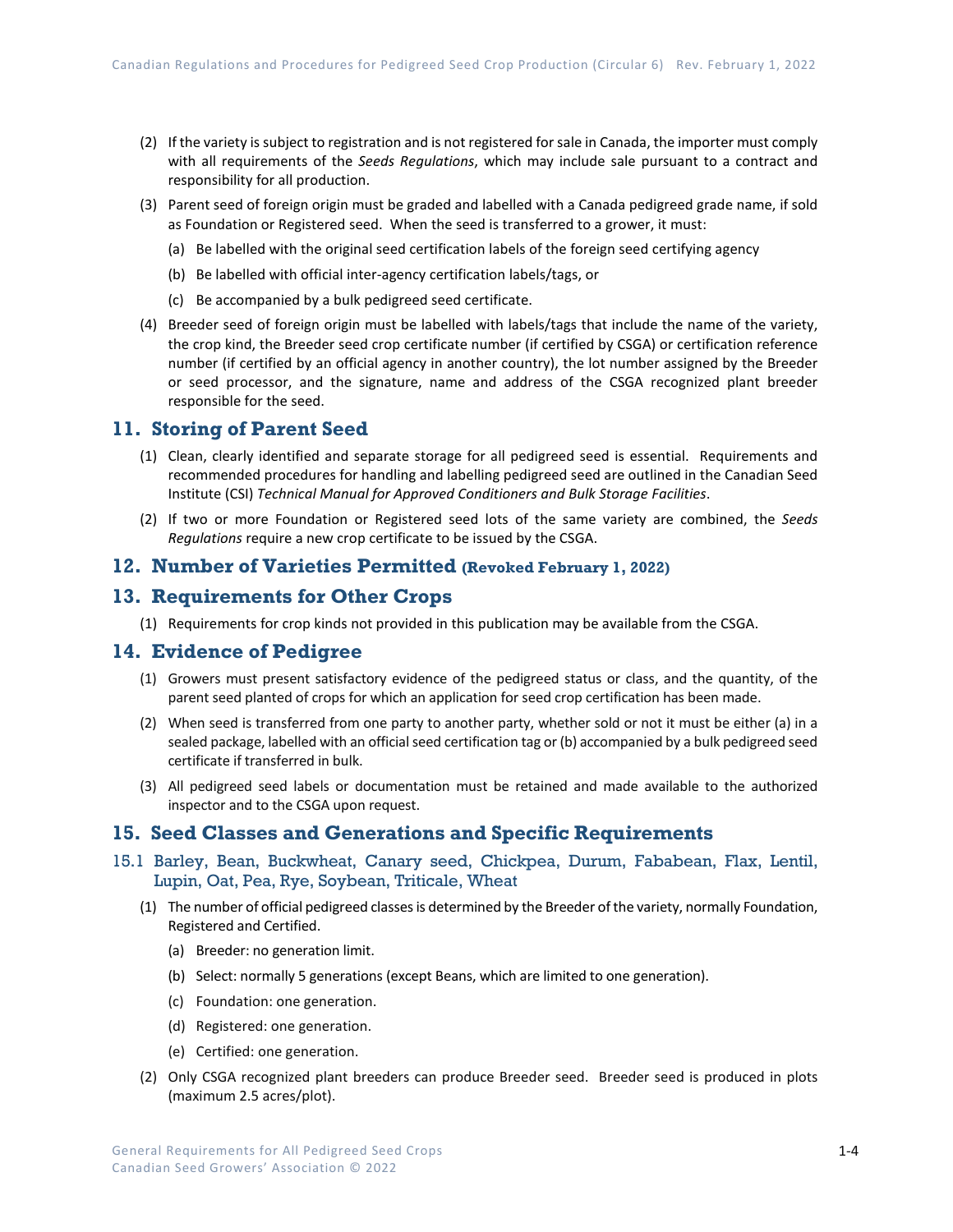- (3) Only accredited Plot Growers can produce Select seed. Select seed is produced in plots (maximum 2.5 acres/plot).
- (4) For those growers who are not accredited Plot Growers or on probation to become a Plot Grower, and who plant crops with Breeder or Select seed, the CSGA reserves the right to determine the status of the crop and may issue a Foundation, Registered or Certified crop certificate.

#### 15.2 Canola, Carinata, Mustard, Radish, Rapeseed

- (1) The number of official pedigreed classes is determined by the Breeder of the variety, normally Foundation and Certified.
	- (a) Breeder: no generation limit.
	- (b) Select Technical Blend: a physical blend of specific proportions of seed harvested from Breeder or Foundation plots used in the production of Certified seed crops of composite varieties. Crops sown with Select Technical Blend seed are for Certified status only.
	- (c) Foundation: one generation.
	- (d) Certified: one generation.
- (2) Only CSGA recognized plant breeders can produce Breeder seed. Breeder seed is produced in plots (maximum 2.5 acres/plot).
- (3) Only accredited Plot Growers can produce Foundation seed. Foundation seed is produced in plots (maximum 2.5 acres/plot). For hybrid varieties, Foundation is the parent line/s.
- (4) For those growers who are not accredited Plot Growers who plant crops with Breeder seed, the CSGA reserves the right to determine the status of the inspected crop and may issue a Certified crop certificate.
- (5) Composite varieties have descriptions that confirm they are not hybrids and that at least 70% of progeny result from crossing of the parent lines.
- (6) Breeder or Foundation status seed must be used to establish all stands of Hybrid Canola, Hybrid Rapeseed and Hybrid Mustard for certification.
- (7) It is recommended that not more than one variety or crop kind of Canola, Carinata, Mustard, Radish or Radish be grown under the management of one grower.
- (8) The CSGA may require seed test results from a recognized laboratory, indicating a satisfactory erucic acid and/or glucosinolate content before a crop certificate is issued.

#### 15.3 Alfalfa, Bentgrass, Birdsfoot Trefoil, Bluegrass, Bromegrass, Clover, Fescue, Foxtail, Junegrass, Needlegrass, Orchardgrass, Phacelia, Reed Canarygrass, Redtop, Ryegrass, Sainfoin, Timothy, Vetch, Wheatgrass, Wild Rye

- (1) Varieties will normally be multiplied through Breeder, Foundation and Certified classes only, with one generation in each class, unless otherwise specified by the Breeder and the official seed certification authority in the state or country of origin. Some varieties have a Registered class.
- (2) Only CSGA recognized plant breeders can produce Breeder seed. Breeder seed is produced in plots (maximum 2.5 acres/plot).
- (3) A Foundation seed crop is normally grown from planting Breeder seed. No grower accreditation is required to produce Foundation seed and there is no maximum field size.
- (4) A Registered seed crop is grown from planting Breeder or Foundation seed.
- (5) A Certified seed crop is grown from planting Breeder, Foundation, or Registered seed.
- (6) Tags from the seed planted must be retained for the life of the stand and made available to the authorized inspector and/or the CSGA upon request.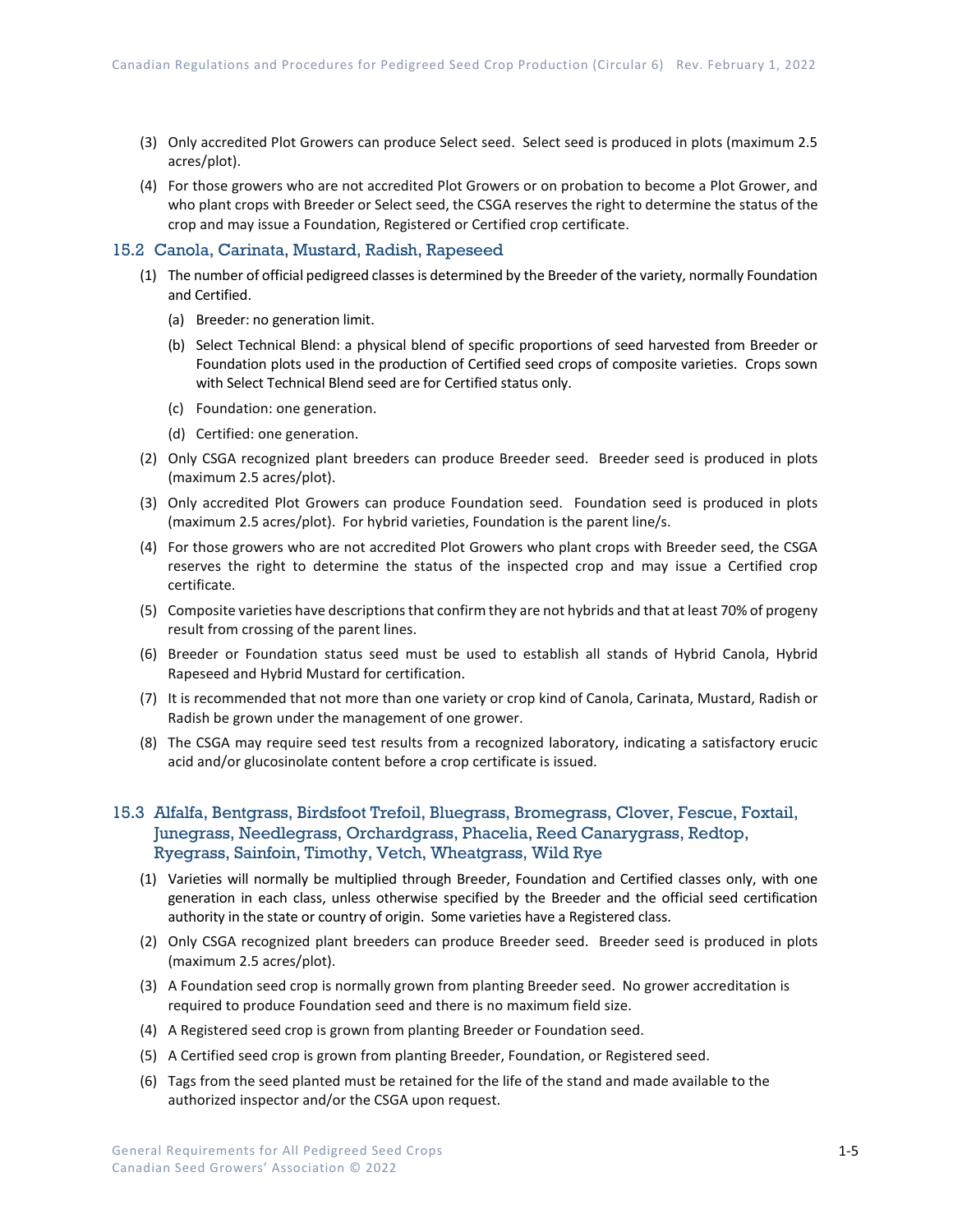#### 15.4 Industrial Hemp

- (1) The number of official pedigreed classes is determined by the Breeder of the variety, normally Foundation, Registered and Certified.
	- (a) Breeder: no generation limit.
	- (b) Foundation: one generation.
	- (c) Registered: one generation.
	- (d) Certified: one generation.
- (2) Only CSGA recognized plant breeders can produce Breeder seed. Breeder seed is produced in plots (maximum 2.5 acres/plot).
- (3) Only accredited Plot Growers can produce Foundation seed. Foundation seed is produced in plots (maximum 2.5 acres/plot).
- (4) For those growers who are not accredited Plot Growers who plant crops with Breeder seed, the CSGA reserves the right to determine the status of the inspected crop and may issue a Registered or Certified crop certificate.
- (5) With the exception of Breeder seed, only varieties of Industrial Hemp approved by Health Canada are eligible for certification.
- (6) CSGA recognized plant breeders may cultivate, and CSGA may certify, seed crops of varieties that are not approved by Health Canada.
- (7) It is recommended that not more than one variety of Industrial Hemp be grown under the management of one grower.
- (8) All male flowers rogued from the crop should be removed from the field and regrowth of rogued male flowers or plants must be prevented.
- (9) Growers are required by Health Canada to obtain THC results, from a recognized laboratory, verifying that the THC content of their Industrial Hemp crop complies with Health Canada regulations. Growers may be required to submit these results to the CSGA before a crop certificate is issued.

## **16. Land Use Requirements**

- (1) Requirements governing the land which is eligible to produce a pedigreed seed crop are based on scientific principles and sound cropping practices.
- (2) Crops should not be planted on land where volunteer growth from a previous crop may cause contamination.
- (3) Minimum requirements have been established for each crop kind and are outlined in the crop specific sections of Circular 6.
- (4) The status granted to crops of Barley, Bean, Buckwheat, Canary seed, Chickpea, Durum, Fababean, Flax, Lentil, Lupin, Oat, Pea, Rye, Soybean, Triticale and Wheat is determined by the previous crop.
	- (a) Land requirements prevent production of higher pedigreed status crop (of the same variety) than the pedigreed status of the crop produced on that land the previous year.
	- (b) Breeder or Select seed of the same variety may be sown in two consecutive years on the same land and the crop will be eligible for Foundation status. The third and fourth consecutive crops of the same variety on the same land, if planted with Breeder, Select or Foundation seed, will be eligible for Registered status.
	- (c) Foundation seed of the same variety may be sown in two consecutive years on the same land and the crop will be eligible for Registered status. The third and fourth consecutive crops of the same variety on the same land, if planted with Breeder, Select, Foundation or Registered seed, will be eligible for Certified status.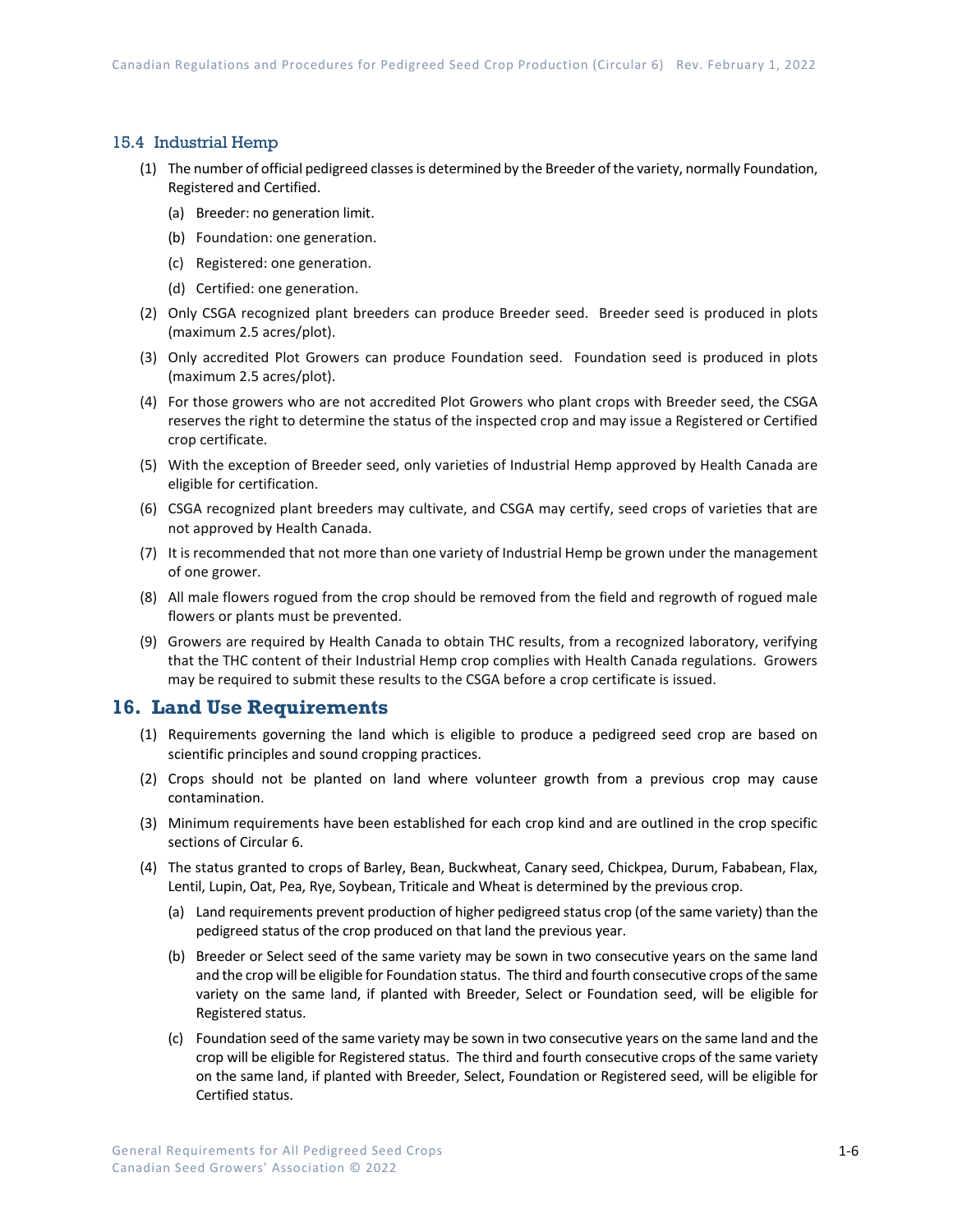- (d) Breeder, Select, Foundation or Registered seed of the same variety may be sown to produce a Certified seed crop on the same land for unlimited consecutive years.
- (5) When choosing land for a pedigreed seed crop the seed grower must consider the following:
	- (a) Will volunteer growth from the previous crop on this land provide a source of varietal contamination to the proposed seed crop?
	- (b) Will any volunteer plants be difficult to rogue from the seed crop, or will their seed be difficult to separate?
	- (c) Will seedborne disease problems occur in the crop as a result of previous crops?
	- (d) Was the previous crop inspected for certification and did it meet CSGA standards?
- (6) If uncertain of the eligibility of the land for seed production, the grower should use the *Land Use Verification Form* (Form 101) to provide information to CSGA prior to planting.
- (7) If the land use plans outlined in the *Land Use Verification Form* meet the CSGA requirements, a notice of approval is sent to the grower.
- (8) If a grower wishes to establish a land use eligibility record for subsequent pedigreed seed crop production on a particular field, this field should be included on the *Application for CSGA Seed Crop Certification*. Fees for land use inspections are paid directly to the authorized seed crop inspection service. Land use inspections are not used for subsequent production of the same crop kind.

#### **17. Crop Inspection**

- (1) The number of inspections required is determined by the crop kind. There shall be at least one field inspection of each seed crop. The inspection must be conducted by an authorized inspector. Authorized inspectors include official CFIA inspectors or inspectors licensed by the CFIA to perform seed crop inspection operating under the supervision of an authorized seed crop inspection service. The inspector must be licensed for the respective crop kind and class. The CSGA may, after approval by the CFIA, accept an inspection report from an individual who is not an authorized inspector in exceptional circumstances.
- (2) The crop must be inspected at a stage of growth when varietal purity is best determined. Crops not inspected at the proper stage for best determining varietal purity may be cause for declining pedigreed status.
- (3) The number of inspections and the proper stage of growth have been established for each crop kind and are outlined in the crop specific sections of Circular 6.
- (4) It is the grower's responsibility to ensure that crops are inspected prior to swathing or harvesting. A crop that is cut, swathed, or harvested prior to crop inspection is not eligible for pedigree.
- (5) For perennial crops, crop inspection by an authorized inspector is required each year that a pedigreed seed crop is to be harvested.
- (6) It is the responsibility of the grower at the time of application to correctly identify the location of the crops to be inspected.
- (7) When the authorized inspector submits the completed *Seed Crop Inspection Report* to the CSGA, the grower also receives a copy. The report is appraised by the CSGA to determine the eligibility of the seed crop for certification.
- (8) If corrective action verification is required by the CSGA (e.g., to correct an isolation issue) or if the grower voluntarily takes corrective action to seek certification of a declined field or to improve the status of a demoted field (e.g., rogues the field to reduce the number of impurities), the grower has the right to request a re-inspection at the grower's expense. Re-inspections must also be conducted by an authorized inspector.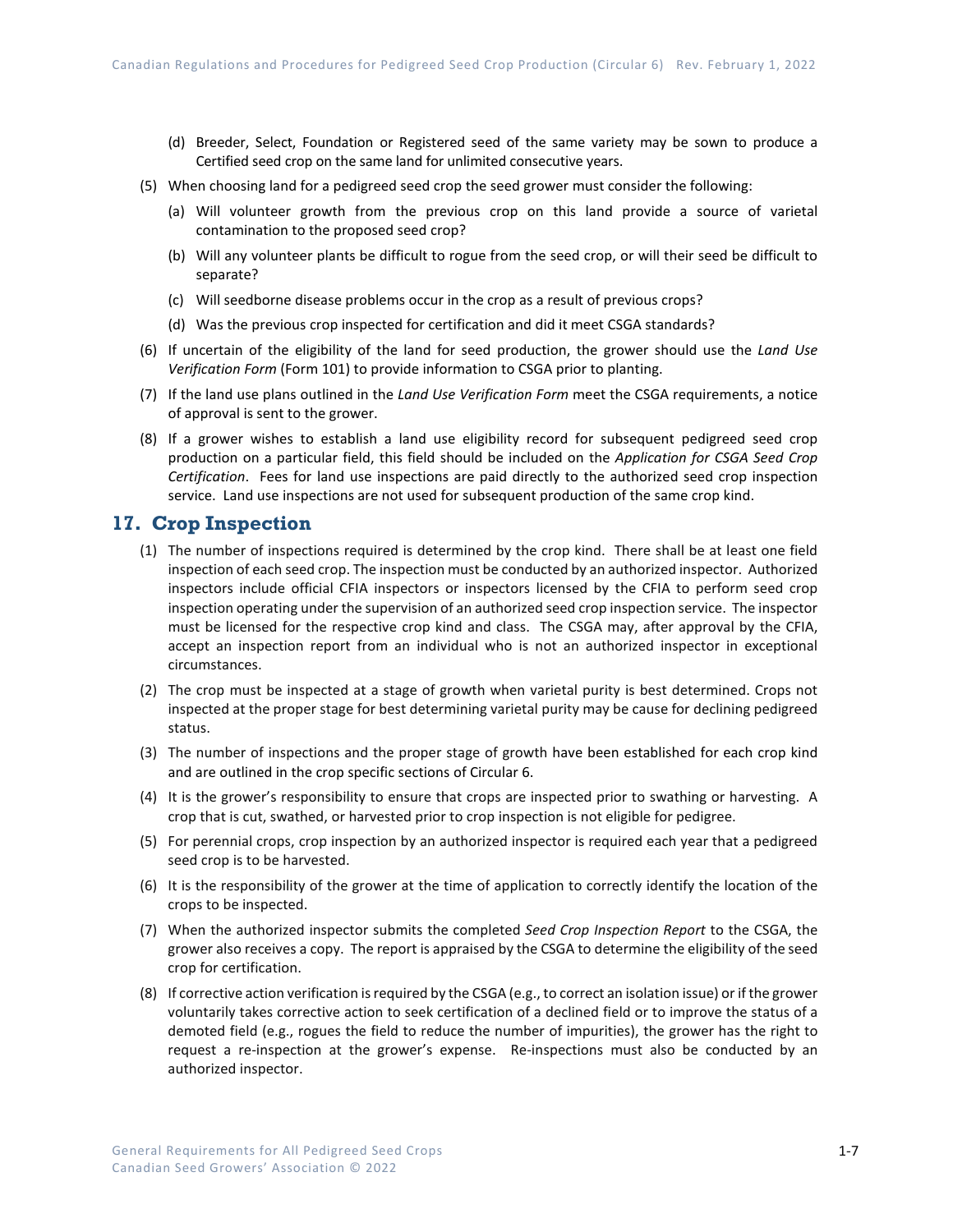- (9) If not satisfied with the *Seed Crop Inspection Report* (e.g., the classification or identification of off-type plants is challenged), the grower may request a referee inspection, by an official CFIA inspector. Any charges incurred for such referee inspections will be the responsibility of the grower.
- (10) The CSGA is under no obligation to authorize re-inspections requested because of a grower's failure to comply with Circular 6 requirements.
- (11) A commercial crop may be inspected to assess the eligibility of the land for pedigreed seed production the following year.

### **18. Age of Stand**

- (1) For most perennial crops there is a specified maximum number of years during which pedigreed seed may be harvested from one planting, referred to as the Age of Stand. The Age of Stand requirements are outlined in the crop specific sections of Circular 6. The Age of Stand may be extended with permission of CSGA.
- (2) The pedigreed class of the seed crop will vary by crop species, the class of seed used to establish the crop, the classes of seed through which a given variety may be multiplied as designated by the Breeder or the authorized agent of the Breeder and the number of years the stand has been in production.
- (3) Additional limitations on the Age of Stand through which a variety may be multiplied outside the region of adaptation may be specified by the Breeder or the authorized agent of the Breeder.
- (4) For calculating the Age of Stand:
	- (a) The first seed crop is the first year in which a seed crop could normally be harvested, irrespective of time or method of planting.
	- (b) Each calendar year thereafter will be considered a seed crop year. For example: Timothy sown without a companion crop in the fall is normally considered capable of producing seed the following year. Timothy seeded with pedigreed seed of Winter Wheat as a companion crop in the fall will be considered for the first year of seed production in the second year after planting.
	- (c) If rejuvenation is used as a management practice, it will count as a year of production in calculating the Age of Stand.

## **19. Crop Unit and Isolation**

- (1) Isolation requirements are outlined in the crop specific sections of Circular 6 and are the minimum isolation distances required.
	- (a) Boundaries must be clearly defined, and adjacent crops must not overlap. To maintain inspection integrity, fields must have separate applications, and seed crop inspection reports, if they are managed separately or are separated by large physical barriers or are clearly not contiguous or adjacent. The grower must contact CSGA if it is unclear if separate applications are required.
	- (b) Isolation strips are not considered part of the crop area.
	- (c) A part of the crop may be refused pedigreed status if it does not meet the standards. The remainder of the field may be granted pedigreed status if it has the proper isolation from the unacceptable portion and meets all other standards.
	- (d) The area, density, stage of maturity and location of contaminants within isolation strips may determine eligibility for pedigreed status.
	- (e) The required isolation must be provided prior to the time of flowering and crop inspection.
- (2) Isolation requirements for Foundation, Registered and Certified production of Barley, Bean, Buckwheat, Canary seed, Chickpea, Durum, Fababean, Flax, Lentil, Lupin, Oat, Pea, Rye, Soybean, Triticale and Wheat include the following:
	- (a) The required isolation may be clean summerfallow, non-contaminating native growth, forage crop, cultivated row crop of another kind, the seeds of which are not difficult to separate from the seeds of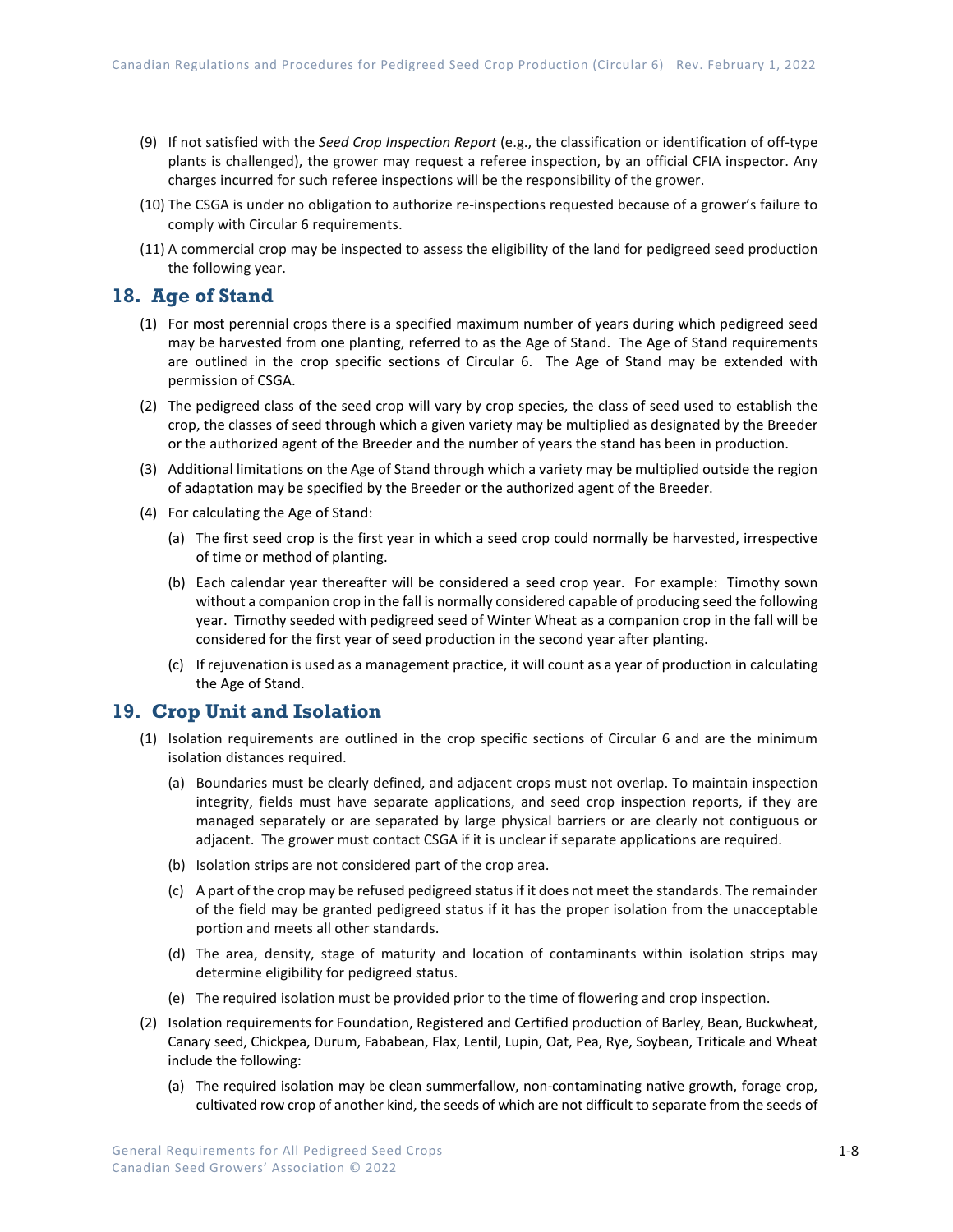the inspected crop, or a mowed grain crop, provided the plants in the mowed isolation do not form seed heads or in any way constitute a source of contamination.

- (b) Any plants considered a source of contamination found within 3 meters (10 feet) of the inspected crop may be reason for declining pedigreed status.
- (c) The required isolation of 2 meters (6 feet) for mechanical purity is not required if there is a definite physical barrier, defined as a natural or artificial obstacle between two adjacent crops that prevents access and accidental harvest.
- (d) Staking of a field is permitted in lieu of the 1 meter (3 feet) isolation strip required between inspected pedigreed crops of the same variety provided it meets the following requirements:
	- (i) Stake locations must be clearly identified on map(s) provided to authorized inspectors.
	- (ii) Stakes must be placed no more than 100 meters (330 feet) apart.
	- (iii) Staking must be clearly visible and clearly define the border of the field at the time of inspection.
- (3) A crop for pedigreed status may be grown with a companion crop provided permission is obtained from the CSGA. The companion crop must not interfere with the seed crop inspection.
- (4) The crop should be planted in such a manner as to facilitate inspection and effective removal of plants of off-types and other varieties, and, where required, other crop kinds and weeds. Walkways in crops such as peas and industrial hemp can be helpful.

#### **20. Disease**

- (1) Prevention of disease in pedigreed crops and seed is a very important factor in maintaining high production and seed quality. A crop may be declined pedigreed status because of the presence of disease which exceeds the limits established from time to time by the CSGA unless the crop or seed is treated as recommended.
- (2) A strict watch shall be maintained for plant diseases at all levels of production. Suspicion of an unknown disease shall be reported to the CFIA or provincial authority who can advise as to the necessary control treatment.
- (3) When seed treatment is recommended, all seed should be treated before planting.

# **21. Weeds**

- (1) All crops for pedigree must be free of Prohibited noxious weeds.
- (2) Very weedy crops will be declined pedigreed status.

## **22. Maximum Impurity Standards**

- (1) Crops contaminated with limited amounts of other crop kinds which are readily removable in processing and do not hinder crop inspection may be allowed pedigreed status.
- (2) Impurities in pedigreed seed crops should be removed prior to crop inspection.
- (3) Any combination of impurities may be reason for declining pedigreed status.
- (4) Impurity standards have been established for each crop kind and are outlined in the crop specific sections of Circular 6 and are the maximum levels for impurities. Variants may be specified by the responsible Breeder and are not considered impurities unless reported in excess of the acceptable level specified.
- (5) Impurity standards indicate the maximum number of plants of off-types/other varieties or other kinds permitted. For most crop kinds (e.g., Wheat, Soybeans), the standard indicates how many plants are permitted in 10,000 plants. For some crop kinds (e.g., Alfalfa, Timothy), the standard indicates how many plants are permitted in 10 or 100  $m^2$ . The authorized inspector makes 6 counts in the field to determine the number of impurities. The resulting average must not exceed the maximum impurity standard for the crop kind and class.